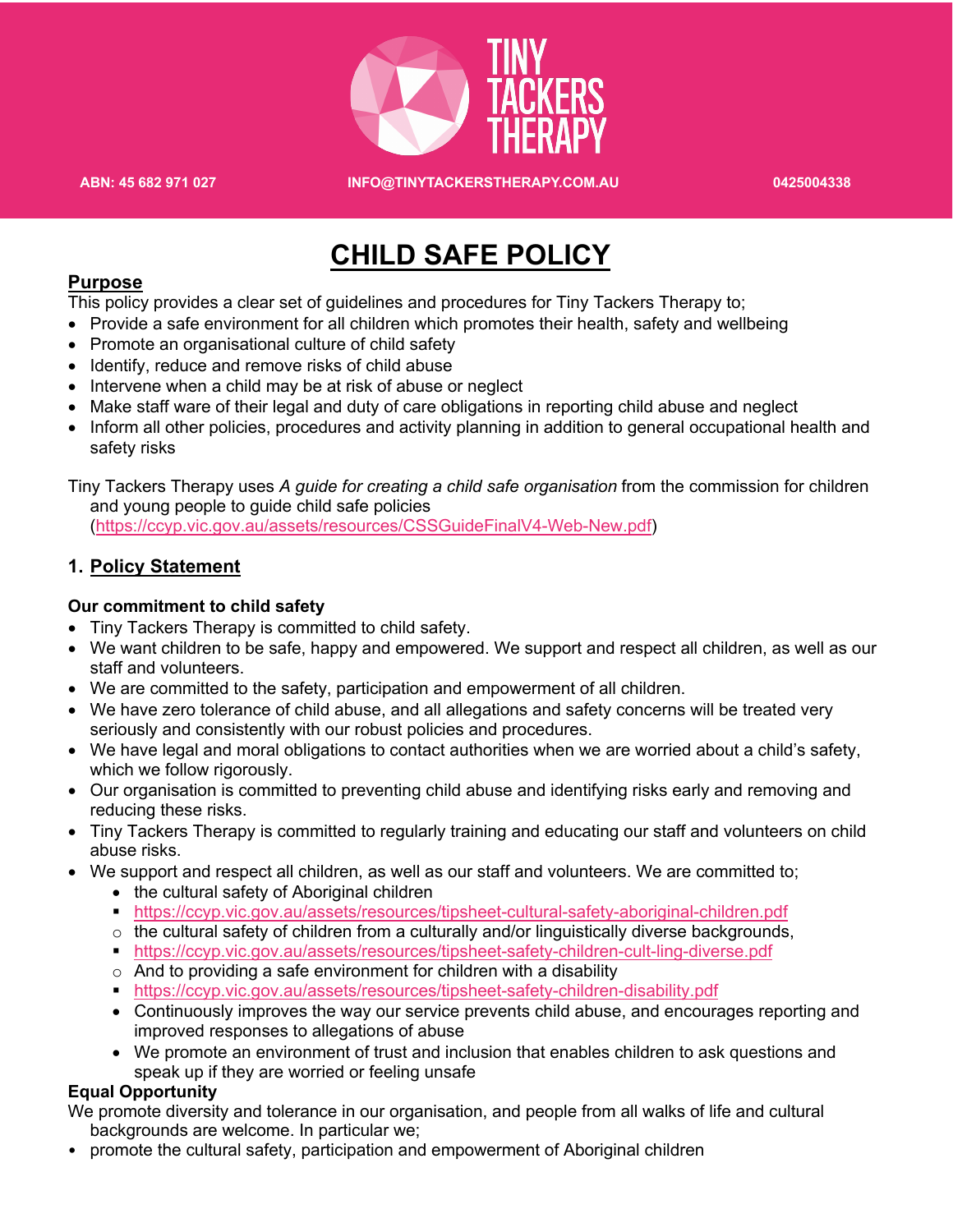- promote the cultural safety, participation and empowerment of children from culturally and/or linguistically diverse backgrounds
- ensure that children with a disability are safe and can participate equally.

#### **Our Staff and Volunteers**

This policy guides our staff and volunteers on the standards of behaviour expected in their interaction with children in our organisation. All of our staff and volunteers must agree to abide by our code of conduct which specifies the standards of conduct required when working with children.

#### **Background and Legislation**

#### Background:

Tiny Tackers Therapy, all staff, contractors and volunteers have legal and moral obligations to protect children under their supervision and care.

- Duty of care obligations relate to the high level of responsibility to protect children in the care of a service. Duty of care obligations apply to Tiny Tackers Therapy and all staff members within early childhood service and require that they take reasonable steps to protect children from injury that is reasonably foreseeable.
- Any person who forms a reasonable belief that a child is in need of protection may report their concerns to Child Protection.

Three criminal offences have been introduced in Victoria in the *Crimes Amendment (Protection of Children) Act 2014* to protect from child abuse:

- Failure to disclose
- o All adults (not just those working with children) have a legal duty to report information about child sexual abuse to Victoria Police. The offence applies to any adult who forms a reasonable belief that a sexual offence has been committed by an adult against a child under 16 and fails to report that information to Victoria Police
- Failure to protect
- o The offence applies to people within organisations who hold positions of authority within an education and care service, such as a paediatric therapy provider, and who know of the substantial risk another adult associated with the organisation may commit a sex offence and they have the power or responsibility to remove or reduce the risk but negligently fail to do so
- Grooming offence
- o The offence targets predatory conduct by an adult with the intent of committing child sexual abuse. Conduct may include communication, including online communication, with a child under the age of 16 or their parents

#### Legislation and standards:

The relevant legislation and standard include but are not limited to;

- *Children, Youth and Families Act 2005* (Vic)
- *Child Safety and Wellbeing Act 2005* (Vic)
- *Charter of Human Rights and Responsibilities Act 2006* (Vic)
- *Child Safe Standards (Vic)*
- *Crimes Amendment (Protection of Children) Act 2014* (Vic)
- *Family Law Act 1975* (Cth)
- *Working with Children Act 2005* (Vic)
- *Working with Children Regulations 2006* (Vic)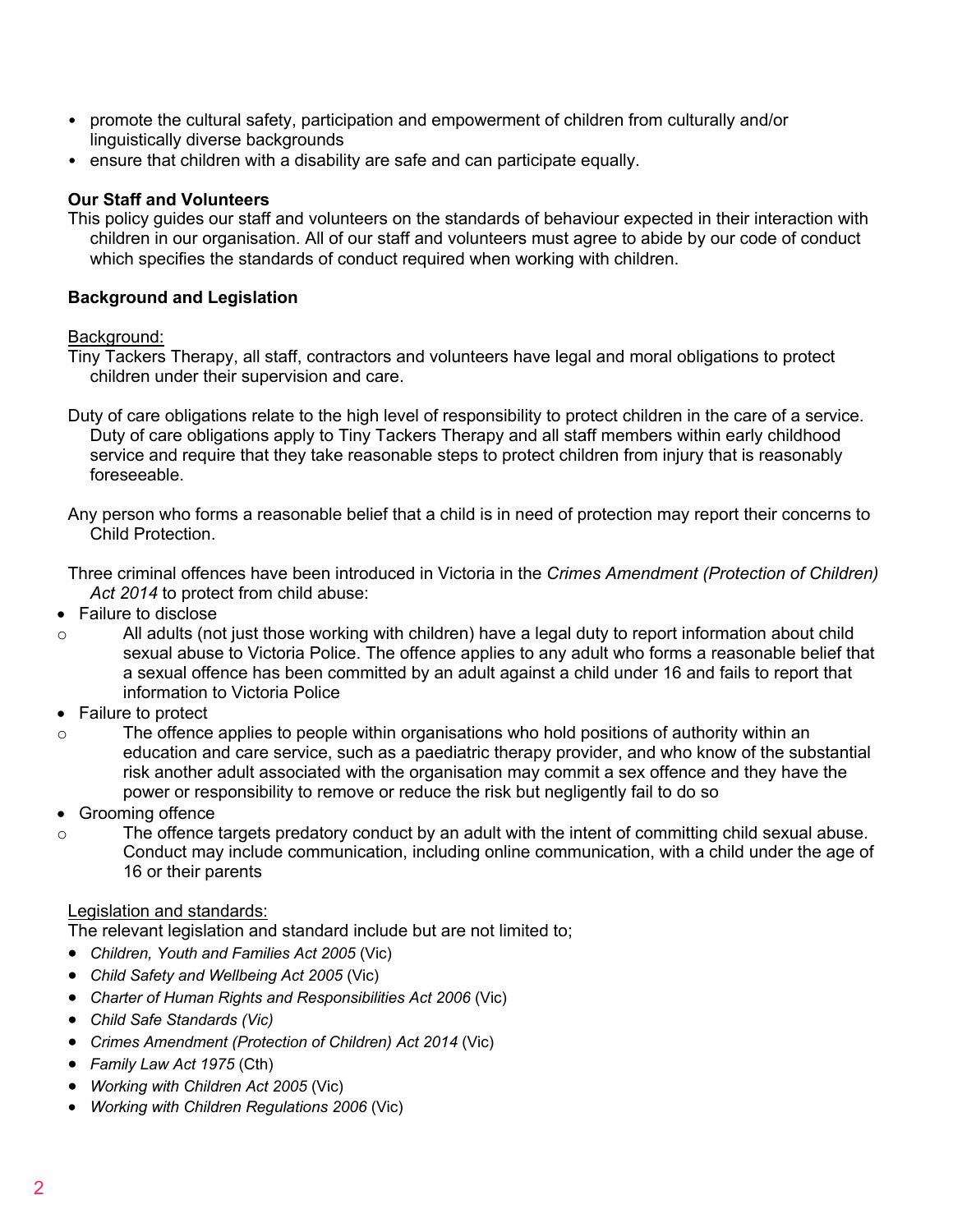#### **Fair Procedures for Personnel**

- The safety and wellbeing of children is our primary concern. We are also fair and just to personnel. The decisions we make when recruiting, assessing incidents, and undertaking disciplinary action will always be thorough, transparent, and based on evidence.
- We record all allegations of abuse and safety concerns using our incident reporting form, including investigation updates. All records are securely stored.
- If an allegation of abuse or a safety concern is raised, we provide updates to children and families on progress and any actions we as an organisation take.

#### **Privacy**

- All personal information considered or recorded will respect the privacy of the individuals involved, whether they be staff, volunteers, parents or children, unless there is a risk to someone's safety.
- We have safeguards and practices in place to ensure any personal information is protected.
- Everyone is entitled to know how this information is recorded, what will be done with it, and who will have access to it.

#### **Risk Management**

- In Victoria, organisations are required to protect children when a risk is identified (see background and legislation). In addition to general occupational health and safety risks, we proactively manage risks of abuse to our children.
- We have risk management strategies in place to identify, assess, and take steps to minimise child abuse risks, which include risks posed by physical environments and online environments (for example, no staff or volunteer is to have contact with a child in organisations on social media). All therapy sessions are conducted in locations which allow access by others at all times.

#### **Regular Review:**

This policy will be reviewed every two years and following significant incidents if they occur. The next review date in June 2022.

#### **Allegations, concerns and complaints**

- Tiny Tackers Therapy takes all allegations seriously and has practices in place to investigate thoroughly and quickly. Our staff and volunteers are trained to deal appropriately with allegations.
- We work to ensure all children, families, staff and volunteers know what to do and who to tell if they observe abuse or are a victim, and if they notice inappropriate behaviour.

We all have a responsibility to report an allegation of abuse if we have a reasonable belief that an incident took place (see background and legislation).

If an adult has a **reasonable belief** that an incident has occurred, then they must report the incident. Factors contributing to reasonable belief may be:

- a child states they or someone they know has been abused (noting that sometimes the child may in fact be referring to themselves)
- behaviour consistent with that of an abuse victim is observed
- someone else has raised a suspicion of abuse but is unwilling to report it
- observing suspicious behaviour

### **2. Training and Recruitment**

Tiny Tackers Therapy currently does not recruit employees. If this were to change, the policy would need to be reviewed. The current policy does not outline any steps taken for recruitment purposes.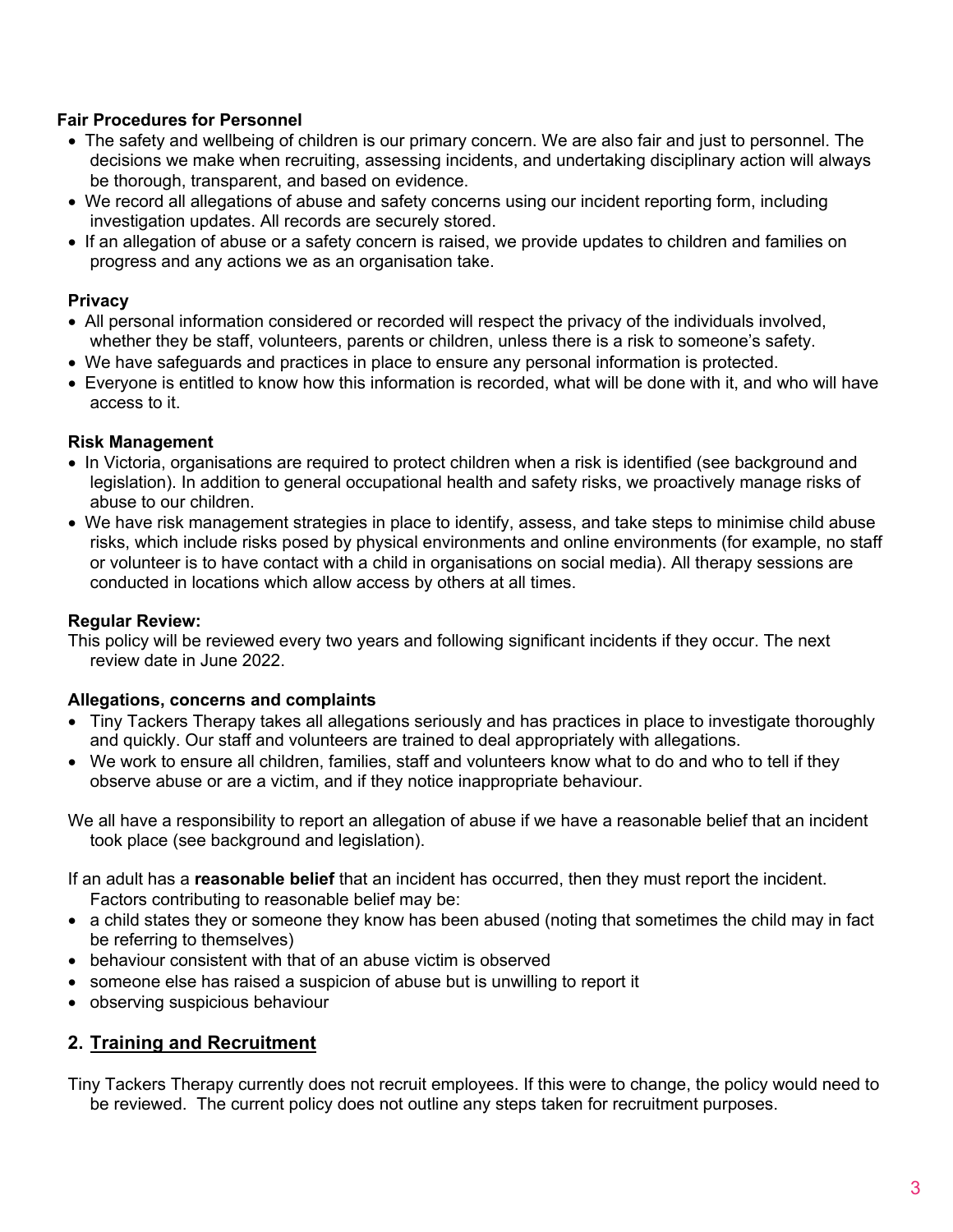#### **Training and Supervision**

- Training and education are important to ensure that everyone in our organisation understands that child safety is everyone's responsibility.
- Our organisational culture aims for all staff and volunteers (in addition to parents/carers and children) to feel confident and comfortable in discussing any allegations of child abuse or child safety concerns.
- Employees seek external supervision to develop their skills to protect children from abuse, and promote the cultural safety of aboriginal children, the cultural safety of children from linguistically and/or diverse backgrounds, and the safety of children with a disability.
- New employees and volunteers will be supervised regularly to ensure they understand our organisation's commitment to child safety and that everyone has a role to play in protecting children from abuse, as well as checking that their behaviour towards children is safe and appropriate
- Any inappropriate behaviour will be reported through appropriate channels, including the Department of Health and Human Services and Victoria Police, depending on the severity and urgency of the matter.

### **3. What to do When an Allegation is Made**

If a child discloses an incident of abuse to you

- Try and separate them from the other children (if others are present) discreetly and listen to them carefully
- Let the child use their own words to explain what has occurred
- Reassure the child that you take what they are saying seriously, and it is not their fault and that they are doing the right thing
- Explain to them that this information may need to be shared with others, such as their parent/carer or the police
- Do not make promises to the child, such as promising not to tell anyone about the incident, except that you will do your best to keep them safe
- Do not leave the child in a distressed state. If they seem at ease in your company, stay with them
- As soon as possible after the disclosure, record the information using the child's words and report the disclosure to the police or child protection.
- Ensure the disclosure is recorded accurately and that the record is stored securely
- You need to be aware that some people from culturally and/or or linguistically diverse backgrounds may face barriers in reporting allegations of abuse. For example, people from some cultures may experience anxiety when talking with police and communicating in English may be a barrier for some. You need to be sensitive to these issues and meet people's needs where possible, such as having an interpreter present (who could be a friend or family member).
- If an allegation of abuse involves an Aboriginal child, you will need to ensure a culturally appropriate response. A way to help ensure this could include engaging with parents of Aboriginal children, local Aboriginal communities or an Aboriginal community-controlled organisations to review policies and procedures.
- Some children with a disability may experience barriers disclosing an incident. For example, children with hearing or cognitive impairments may need support to help them explain the incident, including through sign language interpreters. Advice on communicating with people with a disability can be found on the Department of Health and Human Services website (https://providers.dhhs.vic.gov.au)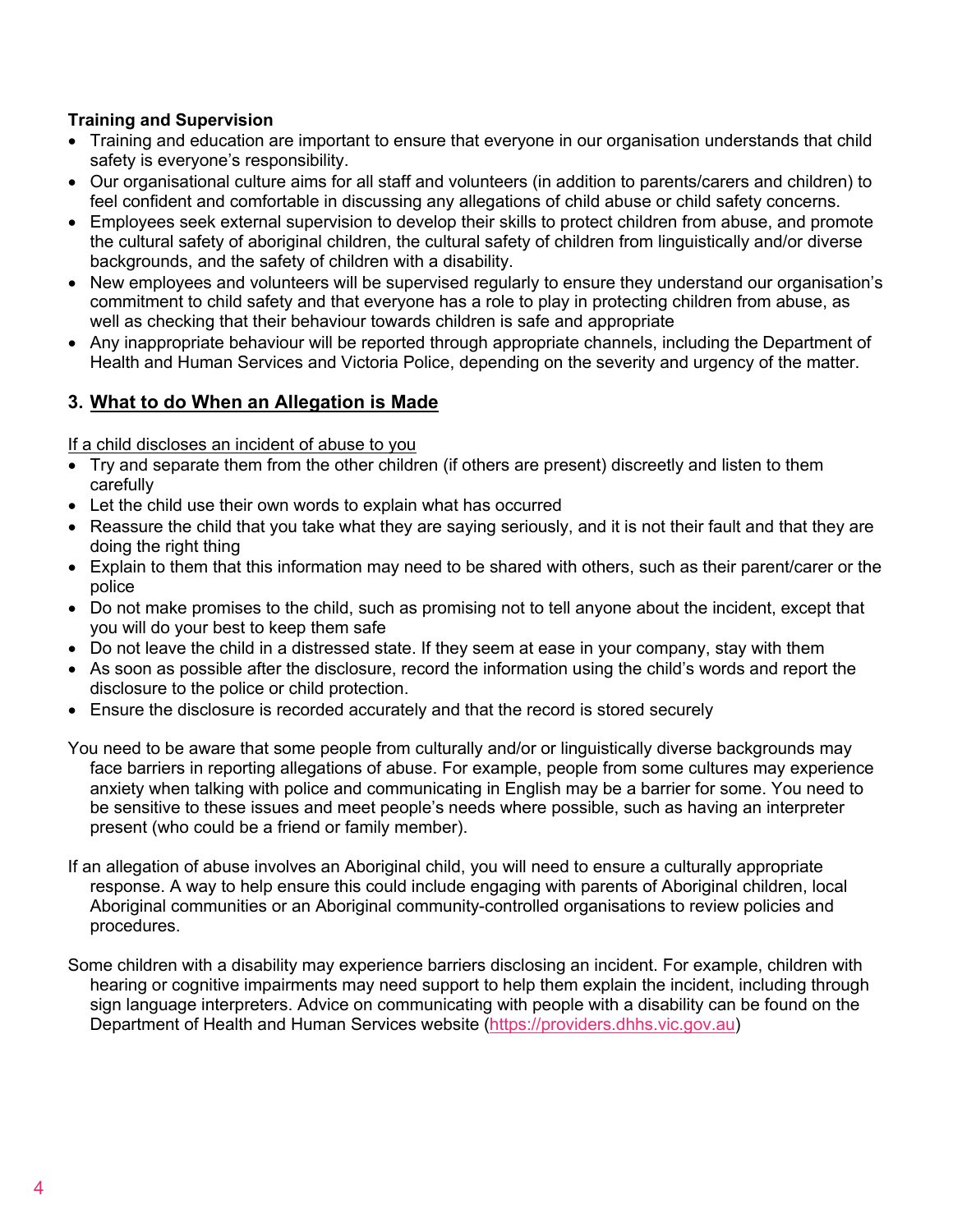

# **Child Safety Risk Analysis**

|                 | <b>Questions for Management and Leadership</b>                                                                                                                                                                             | <b>Yes</b> | <b>No</b> | <b>Action Required</b><br>If No |
|-----------------|----------------------------------------------------------------------------------------------------------------------------------------------------------------------------------------------------------------------------|------------|-----------|---------------------------------|
|                 | Do you understand the current social and legal context in your state and<br>nationally concerning child protection?                                                                                                        |            |           |                                 |
| $\overline{2}$  | Does your organisation comply with Victorian child-protection laws?<br>(Note: while not applying to other states/territories, the Victorian laws<br>set a good benchmark for organisations in all states and territories.) |            |           |                                 |
| 3               | Are you aware of the relevant child protection bodies operating in your<br>state or territory?                                                                                                                             |            |           |                                 |
| 4               | Are you aware of the laws that apply in your state that protect people<br>who make reports about suspected child abuse or neglect?                                                                                         |            |           |                                 |
| 5               | Has your organisation made a clear public statement about its attitude<br>to prevention of and response to child abuse?                                                                                                    |            |           |                                 |
| 6               | Does your organisation have a child-safe policy                                                                                                                                                                            |            |           |                                 |
| $\overline{7}$  | Does your organisation have a code of conduct that establishes clear<br>expectations of appropriate behaviour with children,                                                                                               |            |           |                                 |
| 8               | Are your policies, procedures, code of conduct and other documents<br>relating to child safety written in plain english and publicly available                                                                             |            |           |                                 |
| 9               | Have all relevant staff/volunteers received training in your organisation's<br>child-safe policies and procedures?                                                                                                         |            |           |                                 |
| 10 <sup>°</sup> | Does your organisation's recruitment practices include provisions for<br>screening and communication of the organisations position around child<br>safe practices                                                          |            |           |                                 |
| 12              | Have employee and volunteer induction materials been reviewed to<br>ensure they comply with new child-protection laws?                                                                                                     |            |           |                                 |
| 13              | Does the organisation have a system in place to ensure knowledge of<br>and compliance with its policies and procedures?                                                                                                    |            |           |                                 |
| 14              | Does the organisation have an effective internal policy and procedure<br>for managing complaints, unsatisfactory performance and misconduct?                                                                               |            |           |                                 |
| 15              | Are staff/volunteers aware of mandatory reporting requirements<br>applying to them?                                                                                                                                        |            |           |                                 |
| 16              | Have staff and volunteers received training in relation to their privacy<br>and confidentiality obligations?                                                                                                               |            |           |                                 |
| 17              | Does your organisation make available to children age-appropriate<br>information about what might constitute inappropriate behaviour<br>towards them?                                                                      |            |           |                                 |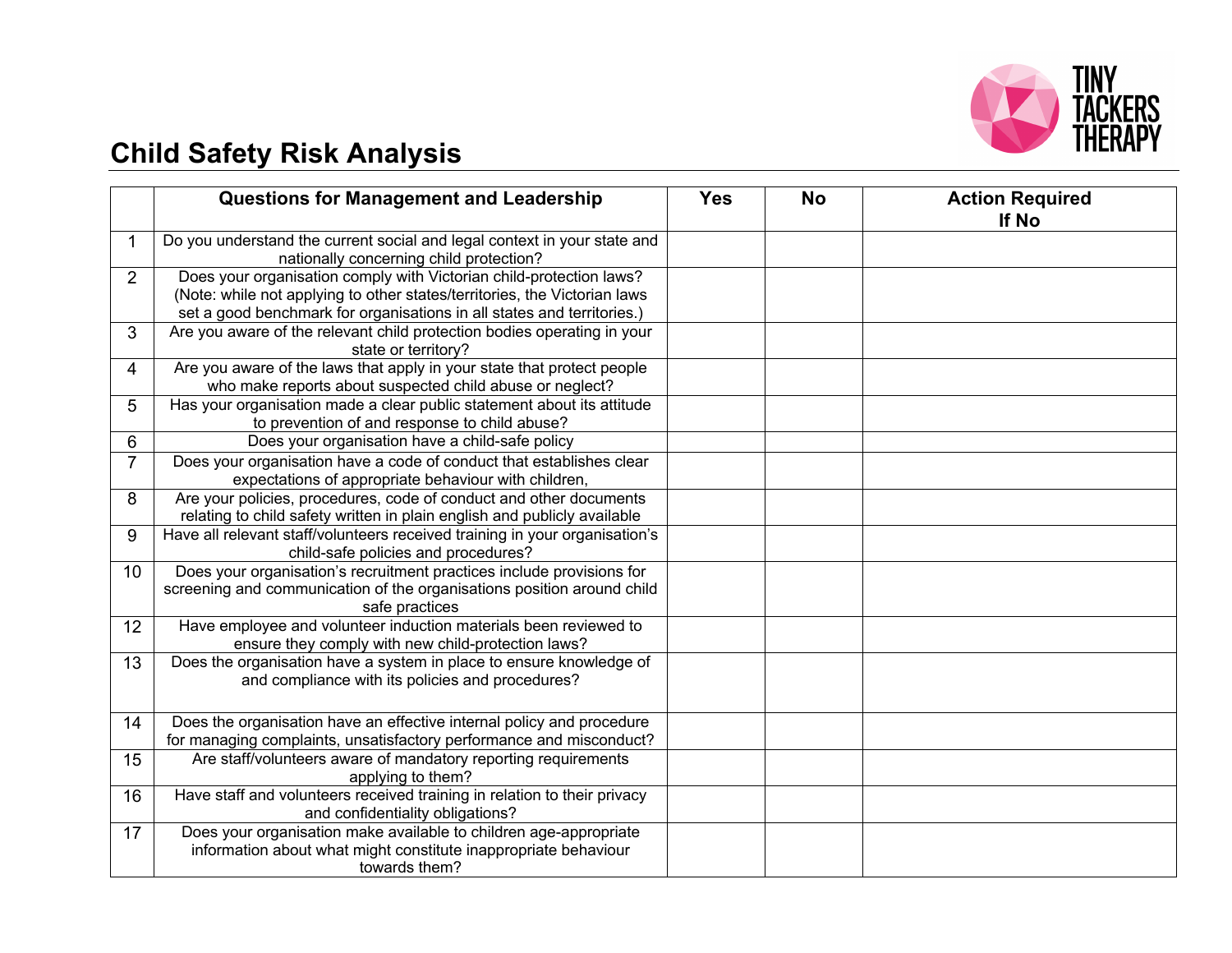| 18 | Do children under your organisation's care know who they can talk with<br>if they are worried or feeling unsafe?                                                        |  |
|----|-------------------------------------------------------------------------------------------------------------------------------------------------------------------------|--|
| 19 | Does your organisation have a culture that supports the reporting of<br>suspicions or allegations of child abuse to managers, police and other<br>relevant authorities? |  |
| 20 | Does your organisation encourage open communication with families<br>and carers?                                                                                        |  |
| 21 | Is information regarding how to make a complaint about the<br>organisation or an employee of the organisation available to community<br>members, including parents?     |  |
| 22 | Does your organisation have a stated commitment to acting<br>immediately in relation to any reports of child abuse?                                                     |  |
| 23 | Does your organisation have processes in place to ensure an<br>immediate and appropriate response to suspected or actual child abuse<br>or neglect?                     |  |
| 24 | Are all staff/volunteers clear to whom any reports of suspect or actual<br>child abuse or neglect should be made, and by what methods?                                  |  |
| 25 | Are children within your organisation's care given the opportunity to<br>contribute to the development of child-protection policies and<br>procedures?                  |  |
| 26 | Does your organisation regularly (at least annually) review its child<br>protection policies, procedures and practices?                                                 |  |
| 27 | Do you have in place strategies for ensuring you stay up to date with<br>legal and other developments in this area?                                                     |  |